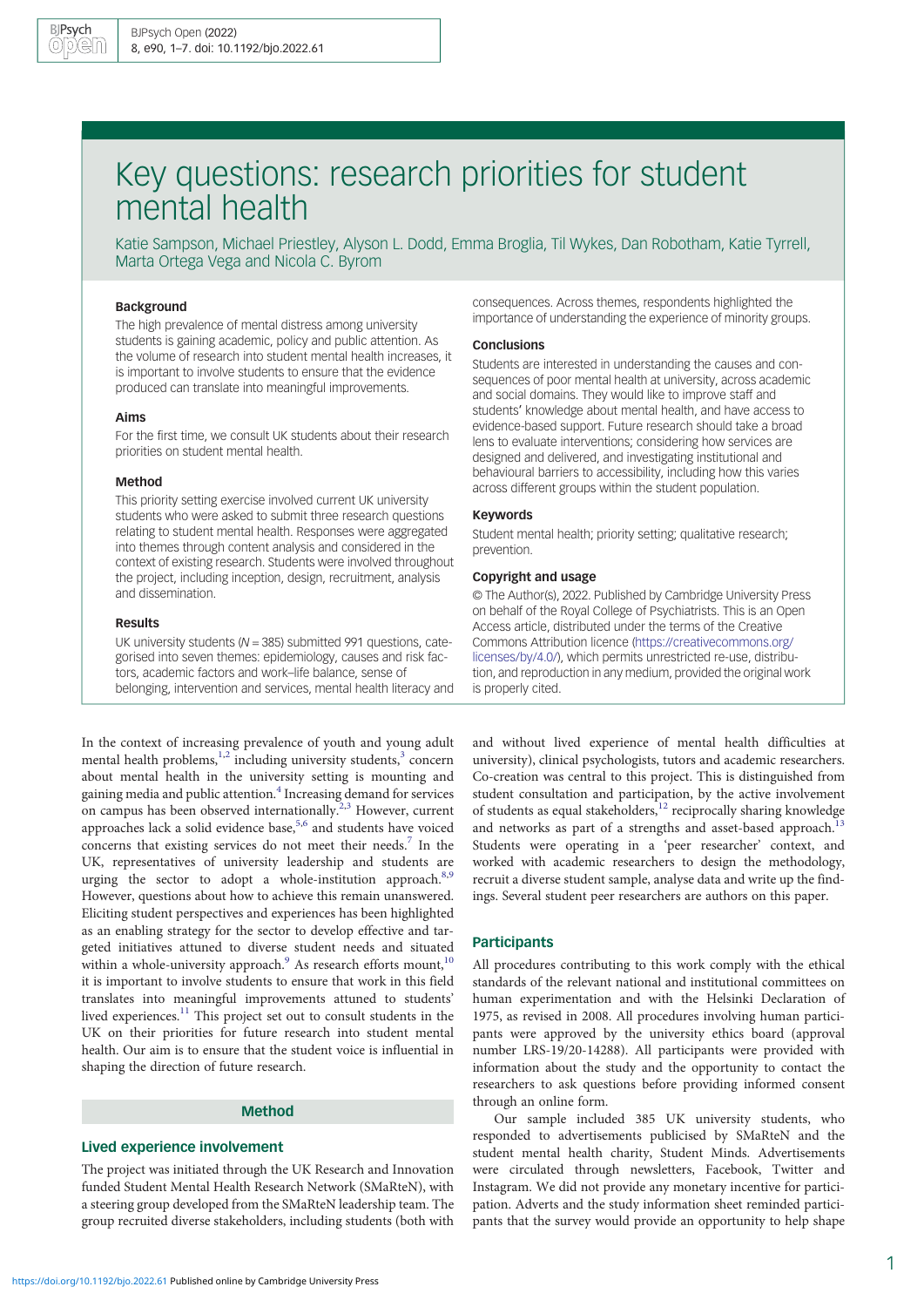#### <span id="page-1-0"></span>Table 1 Sample representation across academic areas, compared with UK representation, as reported in Higher Education Statistics Agency data

| Academic area                            | Our sample (%) | UK university<br>students (%) |
|------------------------------------------|----------------|-------------------------------|
| Medicine and dentistry                   | 9              | 3                             |
| Subjects allied to medicine              | 9              | 12                            |
| <b>Biological sciences</b>               | 22             | 10                            |
| Veterinary science                       |                | $<$ 1                         |
| Agriculture and related subjects         | 1              | 1                             |
| Physical sciences                        | 6              | 4                             |
| Mathematical sciences                    | 3              | $\overline{\phantom{a}}$      |
| Computer science                         | 10             | 5                             |
| Engineering and technology               | $\mathfrak{D}$ | 7                             |
| Architecture, building and planning      |                | $\overline{\phantom{a}}$      |
| Total sciences                           | 62             | 46                            |
| Social studies                           | 12             | 10                            |
| I aw                                     | 3              | 4                             |
| Business and administrative studies      | 3              | 15                            |
| Mass communications and<br>documentation | 5              | $\mathfrak{D}$                |
| Languages                                | 5              | 4                             |
| Historical and philosophical studies     | 7              | 3                             |
| Creative arts and design                 | 4              | 8                             |
| <b>Education</b>                         | 4              | 6                             |
| Total non-sciences                       | 38             | 54                            |

the future of research in this area, with SMaRteN funding being allocated to address the top priority questions.

Our sample was primarily under 25 years old ( $n = 285, 74\%$ ) and mostly comprised women ( $n = 251, 65\%$ ). Our sample included UK domiciled ( $n = 279, 72\%$ ) and international ( $n = 106, 28\%$ ) students and was 72% White, 15% Asian and 6% Black. A substantial minority of respondents identified as a sexual or romantic minority ( $n =$ 118, 31%) and/or reported having a disability ( $n = 95$ , 25%). Students represented all years and levels of study (undergraduate, 66%; taught postgraduate, 17%; postgraduate research, 15%), and represented most subject areas (see Table 1).

## Procedure

Data collection was carried out via an online survey hosted on Qualtrics (Seattle, WA, USA; see <https://www.qualtrics.com/uk/>) between October 2019 and February 2020. The survey was designed to be as short and simple as possible to make participation as easy. Respondents submitted up to three questions in response to the prompt: 'In terms of student mental health, what do you think are the priority issues for researchers to explore?'. There was no word limit for the respondents' submissions. After submitting questions, respondents were asked to complete demographic details.

#### Data analysis

The objective of our analysis was to understand respondents' recommendations for future research and categorise these to create a shortlist of research priorities. We sought to capture student recommendations without passing judgement regarding the value of the research topic or whether the question had already been addressed.

A team of 26 students were involved in analysing the data, supported by experienced researchers. The student team were recruited through SMaRteN from universities across the UK. Selection focused on bringing together a diverse team. SMaRteN hosted a 2-day workshop, covering expenses to bring students together for training and co-creation activities.

To facilitate reflexivity, $14$  we followed an iterative approach, with themes developed and refined through consultation with all



Fig. 1 Content analysis process.

members of the team. This improves the reliability of analysis, minimising biases arising from individual researchers' preconceptions. As respondents were invited to provide single sentence questions, without explaining their rationale, it was important not to overanalyse the data. In this context, content analysis was appropriate. As summarised in Fig. 1, we followed four steps of content analysis, embedding the principles of co-creation in each step.<sup>15</sup>

In stage 1, codes were generated inductively, working with the questions provided rather than bringing in any preconceived ideas of the research questions that might be important. This approach was adopted to ensure we think carefully about the questions students were asking, as opposed to trying to fit their questions into the existing research framework. This process was completed independently by members of the steering group, before in-depth discussion, through which a single list of codes was agreed.<sup>14</sup>

At stage 2, students checked that all aspects of the content had been covered by revisiting the original questions, determining what should be included and excluded, and developing more detailed codes.[15](#page-6-0) For example, although the initial list of codes had included 'academic pressure', student analysis here clarified that this should include all questions related academic grades, success, workload, deadline and course-specific challenges.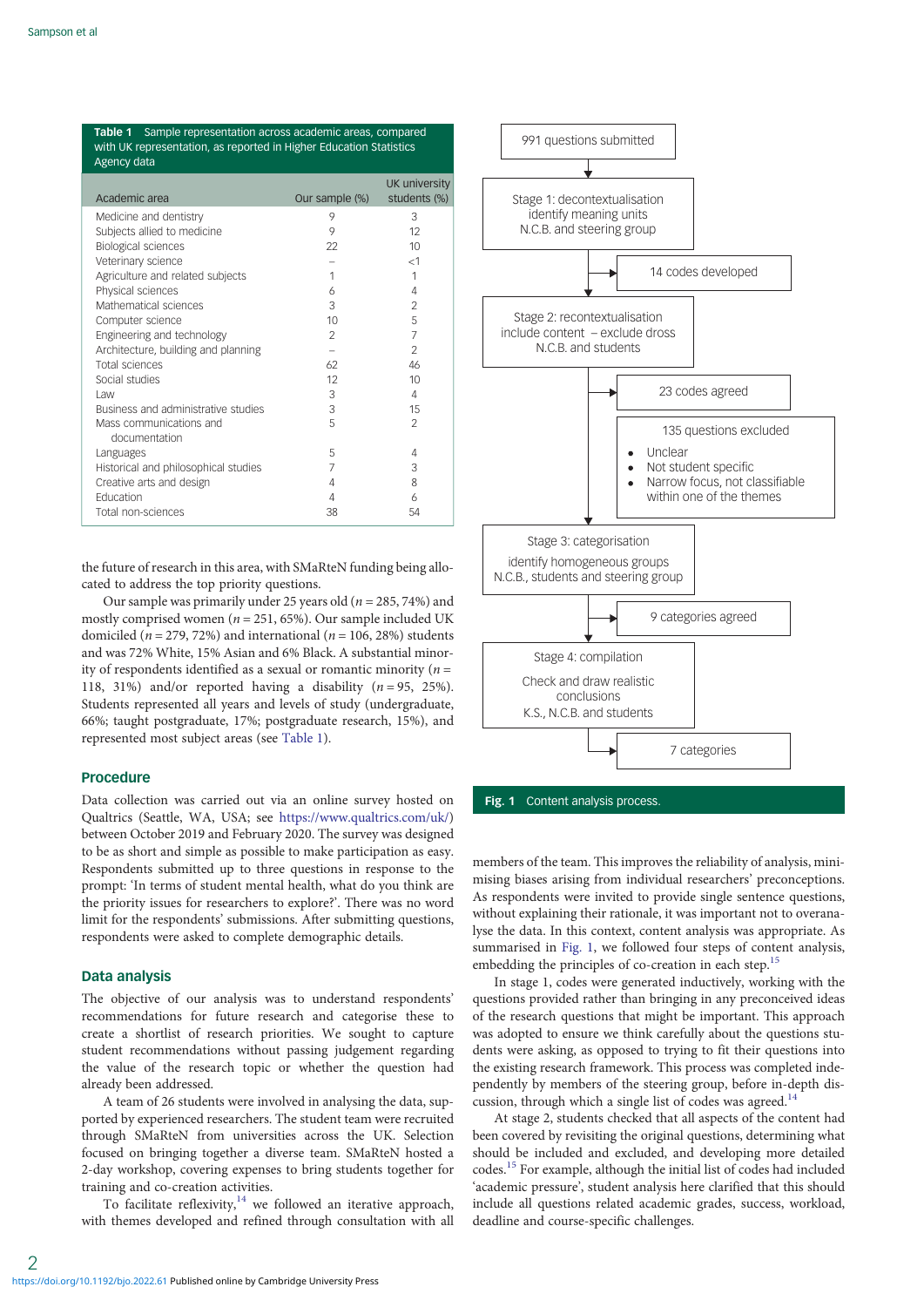<span id="page-2-0"></span>

| Table 2 Summary of key priorities in context of existing research |                                                                                                                                                                                                                                                        |                                                                                                                                                                                                                                                                                                                                               |  |
|-------------------------------------------------------------------|--------------------------------------------------------------------------------------------------------------------------------------------------------------------------------------------------------------------------------------------------------|-----------------------------------------------------------------------------------------------------------------------------------------------------------------------------------------------------------------------------------------------------------------------------------------------------------------------------------------------|--|
| Research priority (number of                                      |                                                                                                                                                                                                                                                        |                                                                                                                                                                                                                                                                                                                                               |  |
| questions asked)                                                  | Current evidence                                                                                                                                                                                                                                       | Direction for future research                                                                                                                                                                                                                                                                                                                 |  |
| Intervention and services ( $n = 224$ )                           | Short-term embedded counselling at university shows<br>clinical efficacy. Limited evidence suggests non-<br>clinical interventions may be effective                                                                                                    | How effective and accessible are university mental health<br>services for a diverse student population?<br>How effective is a whole-university approach to mental<br>health?<br>What is the impact of collaboration between universities<br>and the NHS [National Health Service]?<br>Are non-clinical interventions, e.g. yoga and exercise, |  |
|                                                                   |                                                                                                                                                                                                                                                        | beneficial to the student population?                                                                                                                                                                                                                                                                                                         |  |
| Academic factors and work-life<br>balance $(n = 121)$             | Student workload contributes to stress. Changes to<br>university curricula and pedagogy can have<br>beneficial consequences for student well-being                                                                                                     | What are the consequences of making curricula and<br>pedagogy changes, which are mindful of student mental<br>health and well-being, across different types of degrees?                                                                                                                                                                       |  |
| Mental health literacy ( $n = 114$ )                              | Programmes to improve mental health literacy may be<br>effective in student populations.<br>Academics are under increased pressure to support<br>student mental health, but many find it challenging to<br>understand their role and the best response | What approaches to mental health literacy programmes are<br>most effective and accessible to students?<br>How can academic staff be supported to recognise and<br>help students with mental health difficulties?                                                                                                                              |  |
| Causes and risk factors ( $n = 107$ )                             | Multiple individual risk factors have been associated with<br>poor mental health among students                                                                                                                                                        | Can we identify relative risk and protective factors<br>associated with mental health difficulties?                                                                                                                                                                                                                                           |  |
| Sense of belonging $(n = 97)$                                     | Loneliness, which has negative consequences for<br>mental health, is associated with transition to<br>adulthood and away from the family home                                                                                                          | In what way, and for what reasons, do students experience<br>loneliness and how can it be prevented?<br>How are students from minority groups affected by<br>loneliness and structural exclusion?                                                                                                                                             |  |
| Epidemiology ( $n = 68$ )                                         | Prevalence estimates of mental health problems are 20-<br>40%, and have been increasing in recent years                                                                                                                                                | How does prevalence for mental health problems vary<br>between students, considering institution, year of study,<br>academic discipline and minority groups?                                                                                                                                                                                  |  |
| Consequences $(n = 26)$                                           | Mental health affects education achievement at<br>university                                                                                                                                                                                           | Do mental health difficulties among students have long-term<br>implications for social and career development?                                                                                                                                                                                                                                |  |

In stage 3, the lead researcher (N.C.B.) worked iteratively with small groups of students to create categories around the codes, with the goal of reducing the categories without losing the content of units.[16](#page-6-0) Returning to the example of academic pressure, we identified parallels between the questions that had been grouped into this code and questions relating to the university extenuating/mitigating circumstances process. Students agreed it was hard to consider the impact of extenuating circumstances without considering these in the wider context of academic culture and assessment practice. Further, most questions relating to work–life balance focused on managing workload, and hence had clear relationship to the questions grouped under academic pressure. As such, we reduced the number of categories by grouping questions together into the category of 'academic factors'. This process was continuously appraised to ensure categories were internally homogenous and externally heterogenous.<sup>17</sup> For instance, although the questions around academic pressure and extenuating circumstances align, questions relating to academics' appreciation for the pressure students experienced aligned more clearly with other questions about mental health literacy and academics' understanding of mental health. In the final stage, categories were checked, named and described.

Across the analysis, although we primarily followed a manifest analysis, describing respondents' questions as they were presented, at times a more latent approach was necessary to interpret questions that were phrased less clearly.<sup>[13](#page-6-0)</sup> For example, the question 'What is the effect of workload on students' mental health?' can be simply described as asking about student workload, and thus grouped with other questions around workload and academic pressure. In contrast, we received a question reading 'the amount of work?'. We chose to retain this question and place it within the category of 'academic factors and work–life balance'. However, here we have assumed the respondent is referring to the work students have to do, rather than the amount of work universities might have to put in to improve student mental health.

## Results

In total, 991 questions were submitted and arranged into seven categories. In Table 2, these categories are set out in descending order of frequency based on the number of questions asked in that category. We discuss each of these categories below.

# Intervention and services

The efficacy of existing services (including counselling, workshops and drop-in services) was raised, including whether these services meet the needs of a diverse student population. Respondents suggested the potential effects of a broad range of specific and sometimes novel interventions, including physical activity, yoga, mindfulness, social activities and events, and sleeping pods on campus. Questions considered cost-efficacy as well as how to increase funding.

Respondents questioned the appropriate balance between preventative work and responsive treatment, and how university support services should be designed to meet needs ranging from well-being through to complex and enduring mental health problems: 'How can the support for student well-being versus chronic/severe mental illness be differentiated and acknowledged as separate issues?'

Respondents identified a need to clarify where the boundaries of responsibility between the National Health Service (NHS) and university services should lie and how these services should be better integrated, especially with the split between home and term-time addresses: 'What is the role of universities in treating, preventing, helping with mental health? Where do they fit in with the NHS, charities and family/social structures?' Questions asked whether there is adequate provision of professional mental health support for students, whether this is suitably accessible and what steps can be taken to improve availability and accessibility.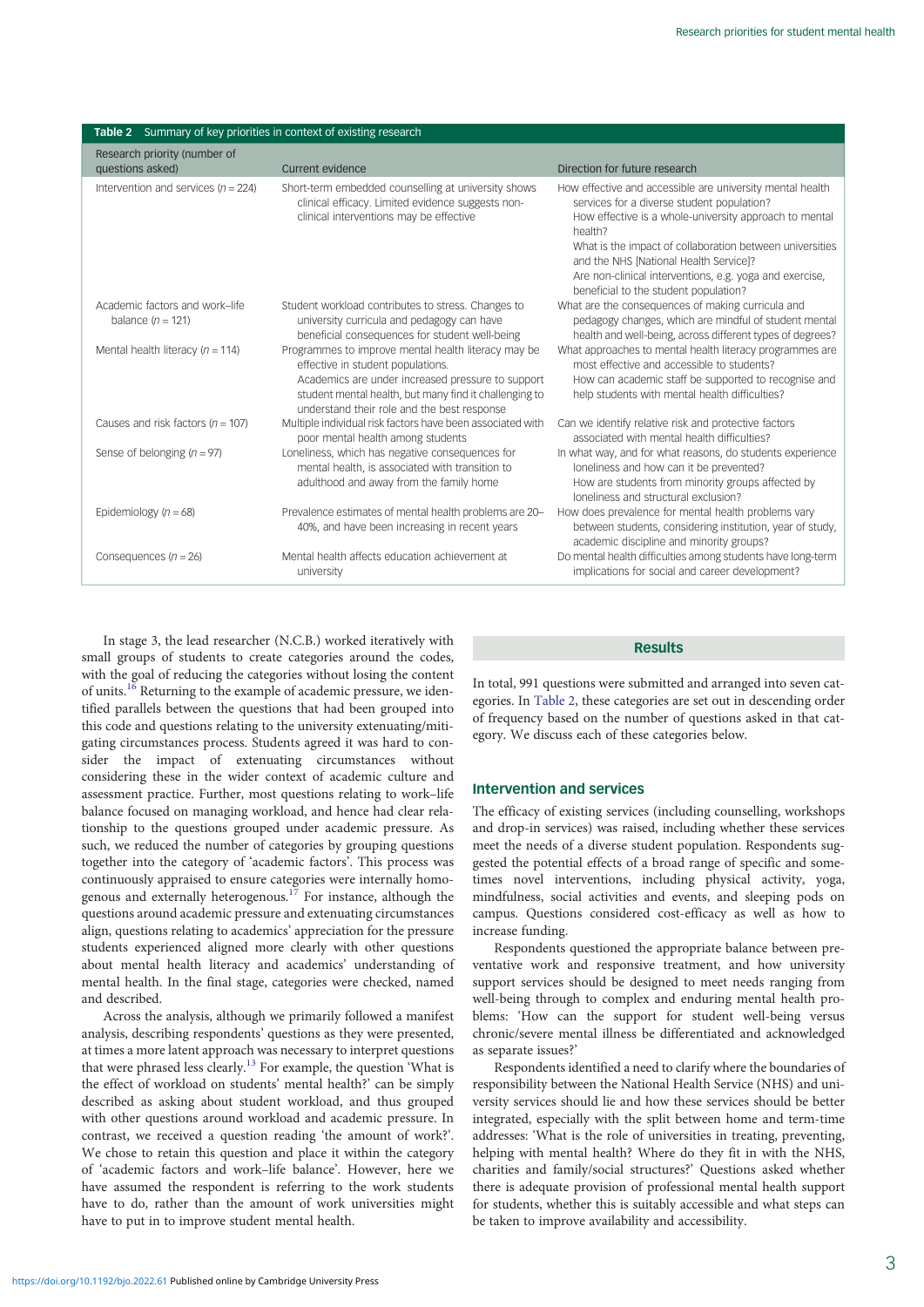# Academic factors and work–life balance

Respondents queried how academic pressure, including challenging content, high workload and a pressure to succeed, contribute to mental health problems. This pressure also included how academic success affects self-worth and how to overcome feelings of shame or embarrassment when struggling academically. Pressure was raised in relation to postgraduate students, with a focus on the relationship between mental health, performance and output. Respondents asked what steps can be taken to help those studying at university to cope with pressure: 'How can students' resilience and coping be increased so they are best equipped to deal with HE [higher education] study?'

Participants questions indicated that methods of assessment at university may affect mental health and asked whether changes to assessment design could reduce negative effects. Respondents were interested in examinations versus coursework, as well as how deadlines affect stress. A few questions considered the accessibility and efficacy of university extenuating circumstances: 'Are universities able/willing to make the more flexible adjustments needed for students with long-term mental health conditions to engage?'

University teaching, including module organisation and structure, number of contact hours and online versus in-person teaching, were raised as potentially affecting mental health. Teaching style changes between school and university were also flagged as possibly problematic: 'I feel like a lot of people are struggling with the first year. How can we make the gap between uni and high school smaller?' These questions were raised by students across academic disciplines. Healthcare students uniquely also questioned how placements affect mental health.

Respondents asked about the challenge of time management and maintaining balance in their lives. Questions considered how to balance academic work with a social life and part-time job, and postulated whether trying to achieve this places strain on relationships and well-being. Although there were comparatively few questions relating to balance, students involved in the analysis requested that this theme be highlighted because of its relevance and importance.

## Mental health literacy

Questions included whether, and in what ways, a culture of increased awareness, education and conversation would affect student mental health: 'How is the growing awareness of mental health impacting student's mental health?' Students were concerned about to identify mental health problems in themselves and their peers, and asked for more knowledge about how to respond to and help someone struggling with mental health problems. The importance of providing support to those who are helping friends with mental health problems was also highlighted. Students wanted knowledge of self-help strategies, and questioned how best to manage and cope with their own mental health problems at university: 'What steps can students take to minimise their risk of adverse mental health issues?' This theme also included whether students know what support and advice is available at university, and how they can access it, including how comfortable people feel reaching out for support, the role of stigma and shame, and how to encourage help-seeking behaviour.

Academic staff also play a part in creating a culture around mental health, and so respondents were interested in their mental health literacy and suggested providing resources, training programmes or policy implementation to help staff recognise and support students with mental health problems. Some questions considered whether students feel they are treated as individuals or in a more depersonalised and anonymous manner, and what impact this has on student mental health: 'Would students suffering with poor mental health be able to work better with more consideration from teachers?'

# Causes and risk factors

Identifying potential risk and protective factors for poor mental health was highlighted: 'Which students are most at risk of poor mental health/well-being and why? And most likely to have good mental health and why – protective factors?' Respondents posed questions about underlying reasons, triggers or drivers for problems, with some assuming that university has a negative impact on mental health: 'What is causing mental illness at university, and is it a systemic problem?' Specific possible contributing factors included student finances, living arrangements, drug and alcohol use, unhealthy lifestyles and concerns for future career prospects. Questions about living arrangements considered the impact of living away from home, transitioning between home and termtime addresses, communal versus solitary living and how living in halls of residence affects mental health. Respondents queried how a sense of belonging and academic factors, including the challenge of finding a work–life balance, might contribute to mental health problems. These questions have not been included here because there was sufficient interest to create independent categories.

# Sense of belonging

Respondents wanted to know whether all students feel valued, included and appreciated within their university community, and how to improve this: 'How can students feel more 'at home' and comfortable in their universities?' Loneliness and isolation were raised, particularly the reasons why students are lonely, how this affects mental health and what can be done to reduce it. Respondents questioned how to make meaningful connections, and why students may feel alone despite being surrounded by people. Respondents considered how student social life affects mental health, including the role of societies and sports groups as well as negative experiences such as peer pressure, elitism and bullying.

Questions considered these problems from the perspective of minority or vulnerable groups, with issues surrounding loneliness being raised specifically for international, mature and commuter students. Respondents queried whether the university environment is inclusive for neurodiverse, minority ethnic, LGBTQ+, working class and disabled students, and how a lack of representation may accentuate loneliness. Victimisation and discrimination, including racism and sexual assault, were identified as potentially contributing to mental health problems at university: 'How safe do you feel on your campus? Specifically, relevant for minoritized groups, i.e. BAME, LGBTQ, non-neurotypical students, etc. and women'.

# Epidemiology

Questions falling into this category considered the prevalence of mental health problems among university students, including identifying the most common conditions, how the incidence of these problems is changing in universities and how prevalence differs between students and non-students. Many questions revealed underlying presumptions that student mental health is declining, and that students are more vulnerable to mental health problems than their peers: 'Why has the prevalence of mental health problems in university students increased?' They also questioned when mental health problems develop, whether this is before or after coming to university and how the move to university changes peoples' experiences.

## **Consequences**

A small number of questions asked about the consequences of mental health problems at university, and particularly the impact on academic achievement and social life. Respondents asked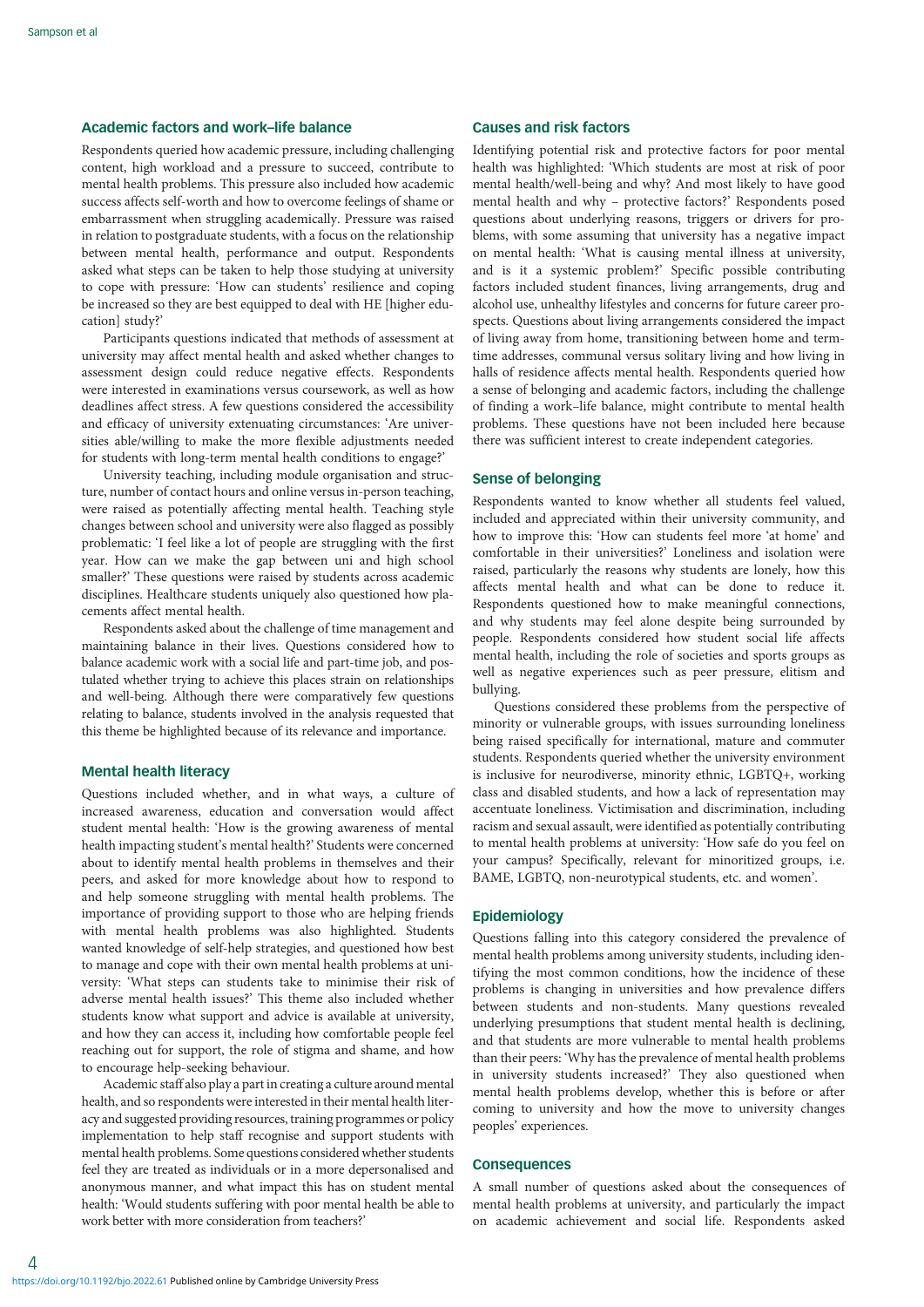about drop-out rates in relation to mental health, and consequences for career development. Respondents were interested in the prognosis for those who struggle with mental health problems at university, including rates of recovery.

# **Discussion**

The aim of this co-creation project was to identify the mental health research priorities of university students and enable the student voice to shape the direction of future research. Our study identified seven key areas for future research. Many themes overlapped, reflecting the interconnectedness of different facets of student life. As summarised in [Table 2](#page-2-0), we have positioned the students' priorities in the context of the existing research, which is often small scale and narrowly focused, with limited consideration of racial, ethnic and sexual minorities. The project was undertaken before the COVID-19 pandemic, which has resulted in substantial disruption to students' lives and rapid changes to university practices, and highlights the long-term challenges facing student mental health. It is important that student priorities are considered as the higher education sector transitions to a post-pandemic world.

# Intervention and services

Although the data available suggest that short-term embedded counselling at university is clinically effective,<sup>[18](#page-6-0)</sup> evaluation of the efficacy of university mental health services has been minimal.<sup>19</sup> There has been limited evaluation of interventions and services as part of a whole-university approach,<sup>5,[6](#page-5-0)</sup> and to our knowledge, no published evaluation of the impact of collaboration between universities and the NHS. Although there has been some consideration of non-clinical interventions such as yoga and exercise, most studies are of poor quality, and it is not possible to rank which interventions work best, where and for whom.<sup>[6](#page-5-0)</sup> Future studies must take a broader lens to evaluate interventions for students, especially how they are designed, delivered and made accessible, and should employ robust evaluation of service efficacy. In line with student priorities, it is vital that future research considers the efficacy of services for the diverse student population.

# Academic factors and work–life balance

International research indicates that student workload is a major factor contributing to stress and can result in prolonged study times or drop-out.<sup>[20,21](#page-6-0)</sup> However, despite growing research interest in a 'whole of curriculum approach', knowledge about how to support student mental health through curricula and pedagogy is lacking. Preliminary evidence from the USA demonstrated that a multidimensional curricula intervention involving reduction in contact time, a change in grading system, collaborative and practical learning initiatives, and an embedded resilience and mindfulness intervention, resulted in significant decreases in depressive and anxiety symptoms among medical students, with corresponding increases in quality of life, group cohesion, student satisfaction and examination scores.<sup>[22](#page-6-0)</sup> This suggests that there is a promising way forward that could be adopted in the UK context across different types of degrees, in keeping with the many student questions on this topic.

# Mental health literacy

Mental health literacy is defined as 'knowledge and belief about mental disorders which aid their recognition, management or pre-vention'.<sup>[23](#page-6-0)</sup> Within this, understanding how to look after your own mental health and support peers is fundamental.<sup>24</sup> Preliminary research has demonstrated potential efficacy and acceptability of peer support programmes<sup>[25](#page-6-0)</sup> and programmes to improve student mental health literacy among students.[26](#page-6-0) However, further research is needed to evaluate these more thoroughly and compare different approaches. Academics are under increased pressure to support student mental health, but many find it challenging to understand their role and the best response.<sup>[27](#page-6-0)</sup> Research findings around mental health literacy are varied, with some studies identifying knowledge gaps $28$  and others noting good levels of literacy among students and staff[.29](#page-6-0) Exploring how staff and students can support themselves and others with mental health difficulties is an important priority for future research.

#### Causes and risk factors

Research has only focused on whether a specific factor, in isolation, is relevant to mental health. For example, there is strong evidence of relationships between mental health problems and financial stress,<sup>[30,31](#page-6-0)</sup> drug and alcohol consumption,<sup>[32](#page-6-0),[33](#page-6-0)</sup> isolation and loneli-ness,<sup>[34](#page-6-0)</sup> and sleep disruption<sup>[35,36](#page-6-0)</sup> among students, as well as experi-ences of adverse events before and during university.<sup>[37](#page-6-0)</sup> Although studies have increasingly explored the link between factors such as accommodation environments, $38,39$  and physical activity $40$  and student mental health, investigating general and comparative risk, protective and causal factors associated with mental health problems among students remains a high priority.

# Sense of belonging

The repeated use of the word 'loneliness' within submitted questions was striking. There are strong links between loneliness and mental health problems,<sup>41</sup> and loneliness is particularly associated with the transition from adolescence to adulthood.[42](#page-6-0) Loneliness appears to be accentuated by the significant upheaval in social networks that occurs when young adults leave the family home.<sup>[43](#page-6-0)</sup> Research focusing on lone-liness and student and postgraduate mental health is developing, [34,44](#page-6-0) but studies to establish how student friendship groups form, how and why students experience loneliness at university and how student loneliness can be prevented should continue, particularlywith studentinput. The COVID-19 pandemic caused further disruption to students'social networks, with public concern for students missing the university experience.[45,46](#page-6-0) It will be important for research exploring the impact of COVID-19 to recognise that challenges around sense of belonging on the university campus predate the pandemic.

A sense of belonging is unique to the individual. As recognised by the students in our study, it is vital for issue of belonging and loneliness to be investigated among minority groups. Although there is a substantive body of research on attainment gaps for stu-dents from minority ethnic backgrounds in UK higher education,<sup>[47](#page-6-0)</sup> there are evidence gaps related to how structural exclusion affects mental health.<sup>[48](#page-6-0)</sup>

# Epidemiology

Existing evidence suggests 20–40% of university students are likely to meet criteria for mental health problems, and prevalence rates have been increasing over recent years.<sup>2,3</sup> Analysis of large population data-sets provides conflicting evidence about the relative prevalence of mental health problems between university students and peers not in higher education.<sup>[2](#page-5-0)[,49](#page-6-0)</sup> With notable exceptions,<sup>[50,51](#page-6-0)</sup> there has been limited work within the UK identifying how mental health problems might vary across years of study, academic disciplines and universities, although this has been explored extensively within the USA.<sup>21</sup> Current data around the prevalence of mental health problems for minority student groups also remains limited.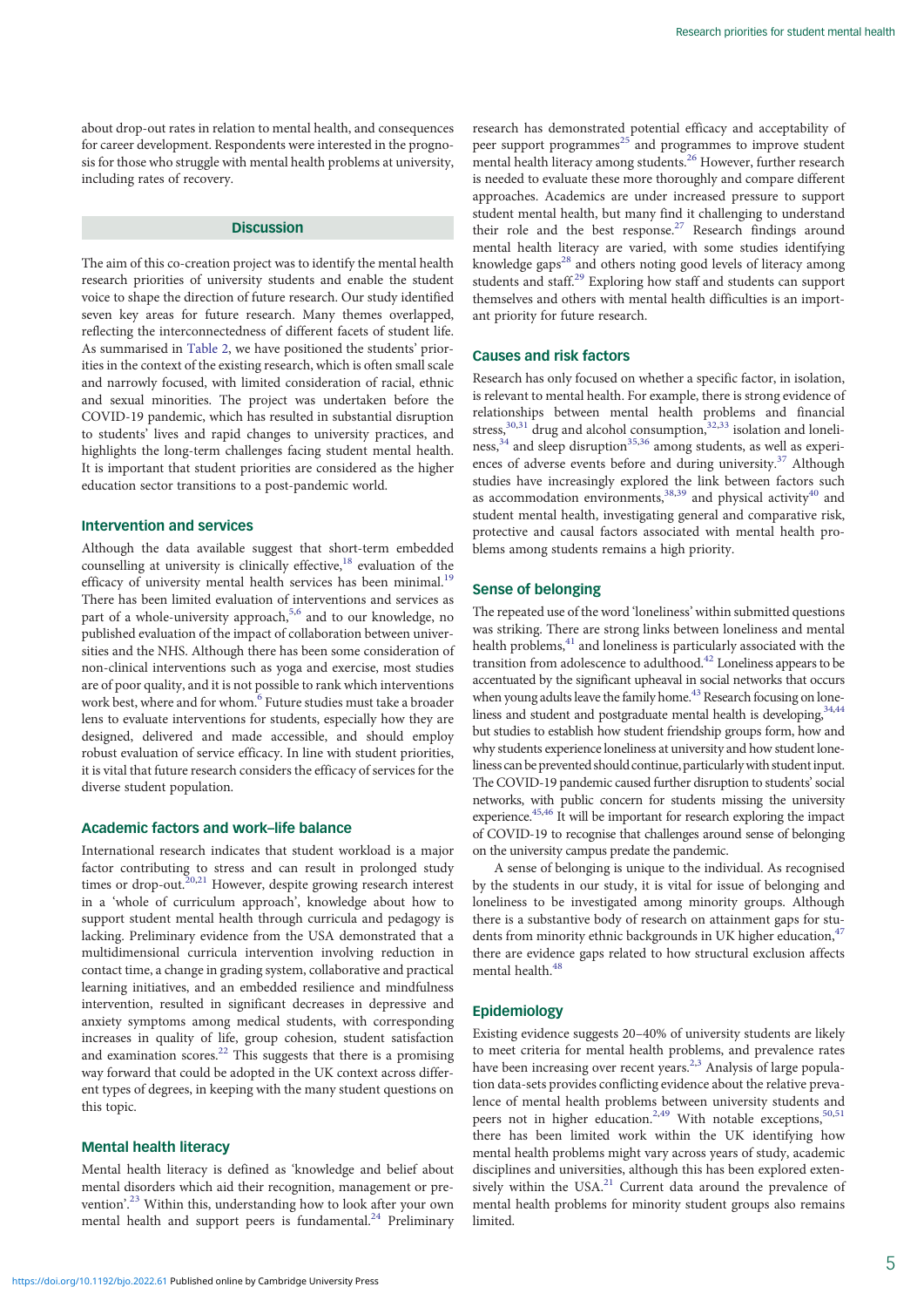<span id="page-5-0"></span>In line with student priorities, future research must provide more precise estimates of the prevalence of student mental health problems, and identify how these vary across the student population. This will have important implications for service planning and provision. Given many students have pre-existing beliefs regarding prevalence and trends of mental health problems at university, clear communication of existing data and future findings is imperative.

## **Consequences**

In keeping with students' concerns, research suggests mental health does affect educational achievement at university.[52](#page-6-0)–[54](#page-6-0) However longitudinal studies assessing long-term consequences across a wider breadth of domains, including social life and future career development, are lacking.

## Strengths and limitations

Student involvement in every stage of the study increased the likelihood that the project would be responsive to students' needs and research priorities. Our sample was broadly representative of the student population, although it overrepresented women, underrepresented undergraduate students and overrepresented students studying sciences, primarily because of a large representation of students studying medicine and dentistry, biological sciences (including psychology) and computer science (see [Table 1\)](#page-1-0). Given the widespread underrepresentation of men in research into student mental health, it will remain important for future research to develop specific strategies to consult and engage male students in research design. As a self-selective sample, it is important to recognise that the voices of students who care passionately about student mental health are likely to have been overrepresented in this project.

In conclusion, this project identifies seven key priorities for future research into student mental health from the perspective of UK university students. Students' questions are mostly unmet in the existing literature, with less research into the mental health of racial, ethnic and sexual minority student communities. Research is needed in each of these seven areas, and [Table 2](#page-2-0) highlights key questions to be answered. However, three areas stand out as particularly important. 'Interventions and services' was the largest category of questions. This is also an area where there are research gaps. We do not need more research evaluating whether one-to-one clinical interventions are effective. Rather, research needs to assess the whole-university approach, understand the range of needs across a diverse student population and consider the broad student experience of services, from initial help-seeking through identifying appropriate support, triaging, waiting lists and using the service. In contrast to the attention students have given to academic factors, the research in this area is sparce. We need robust, largescale evaluations of the impact of curricula and pedagogy on student mental health. Finally, there is a stark gap between student interest and research exploring sense of belonging. Future research must address the university social experience, to enhance our understanding of how this relates to student mental health and how it might be leveraged to improve mental health.

Our results have important implications for future funding to ensure research produces knowledge that is useful, relevant and meaningful to diverse student populations, as well as ensuring that knowledge can be translated into positive and practical changes within the higher education sector.

# Data availability

The fully anonymised data that support the findings of this study are available online from figshare at https://doi.org/10.6084/m9. figshare.15124908.

Katie Sampson, Institute of Psychiatry, Psychology and Neurosciences, King's College London, UK; Michael Priestley, School of Education, Durham University, UK Alyson L. Dodd <sup>D</sup>. Department of Psychology, Northumbria University, UK Emma Broglia, School of Psychology, University of Sheffield, UK; Til Wykes (D, Institute of Psychiatry, Psychology and Neurosciences, King's College London, UK; Dan Robotham, The McPin Foundation, UK; Katie Tyrrell, Research Directorate, University of Suffolk, UK; Marta Ortega Vega, Maudsley Learning, South London & Maudsley NHS Foundation Trust, UK; Nicola C. Byrom, Department of Psychology, Institute of Psychiatry, Psychology and Neurosciences, King's College London, UK

Correspondence: Alyson L. Dodd. Email: [alyson.dodd@northumbria.ac.uk](mailto:alyson.dodd@northumbria.ac.uk)

First received 15 Dec 2021, final revision 17 Mar 2022, accepted 28 Mar 2022

#### Acknowledgements

The research was supported by the project steering group and the SMaRteN student team, including Oskar Kaleta, Aleks Saunders, Connor Gayle, Kwan Lui Cheng, Joshua Melwani, Eadie Simons, Sania Deshpande, Lesley Turner, Elizabeth James, Isabel De Castro, Megan Lawrence, Kirellos Miseih, Paulina Pawlak, Samuel Chu, Andrea Prisecaru, Keerthi Ramesh, Wangjingyi Liao, Reihannah Mahmoud, Emily Wielezynski, Chloe Casey, Nuvera Mukaty, Anusha Ramji, Oliver Anderson, Anna Ambwene, Ka Wai Li, Elizabeta Farys and Kristyana Taneva.

#### Author contributions

K.S. contributed to data analysis and interpretation, including checking, naming and describing categories from students' questions, and contributed to the write-up and editing of the final paper. M.P. contributed to the design/procedure as a student in the steering group, by recruiting students to submit key questions, through analysing/thematising submitted questions and in editing the manuscript. A.L.D. contributed to the initial design of the priority setting exercise, supported student recruitment and made critical revisions to several drafts of the manuscript. E.B. advised in her role on the SMaRteN leadership team and contributed to the preparation of this manuscript. T.W. contributed to the design of the priority setting exercise, advised on the analysis and contributed to the writing up of the manuscript. D.R. helped to develop and support the priority setting exercise, helped with analysis and suggested comments on the final paper. K.T. contributed to the conceptualisation and development of study materials, project administration and writing (reviewing and editing) of the manuscript. M.O.V. contributed as a steering group member for the research, reviewing initial responses and providing feedback on themes. N.C.B. is Principal Investigator, and therefore took the lead on designing and implementing the priority setting exercise, analysing data and writing the manuscript. All authors had access to the data, and K.S., M.P., D.R. and N.C.B. in particular can verify the underlying data. All authors approved the final manuscript.

#### Funding

This project was funded by the Economic and Social Research Council (grant number ES/ S00324X/1) awarded to N.C.B., A.L.D., E.B., T.W. and D.R. The funder had no involvement in the design, implementation or dissemination of this study.

### Declaration of interest

None.

# References

- 1 McManus S. General Population Surveys: Comparing Student and Non-Student Mental Health. Kings College London, 2019 [\(https://kclpure.kcl.ac.uk/](https://kclpure.kcl.ac.uk/portal/en/publications/general-population-surveys(5f7c10f4-b901-441d-878f-55a9826e725e).html) [portal/en/publications/general-population-surveys\(5f7c10f4-b901-441d-878f-](https://kclpure.kcl.ac.uk/portal/en/publications/general-population-surveys(5f7c10f4-b901-441d-878f-55a9826e725e).html)[55a9826e725e\).html\)](https://kclpure.kcl.ac.uk/portal/en/publications/general-population-surveys(5f7c10f4-b901-441d-878f-55a9826e725e).html).
- 2 Tabor E, Patalay P, Bann D. Mental health in higher education students and nonstudents: evidence from a nationally representative panel study. Soc Psychiatry Psychiatr Epidemiol 2021; 56(5): 879–82.
- 3 Auerbach RP, Mortier P, Bruffaerts R, Alonso J, Benjet C, Cuijpers P, et al. WHO World Mental Health Surveys International College Student Project: prevalence and distribution of mental disorders. J Abnorm Psychol 2018; 127 (7): 623.
- 4 Gyimah S. Universities Must Ensure Their Mental Health Services Are Fit For Purpose. Department for Education, 2018 [\(https://educationhub.blog.gov.](https://educationhub.blog.gov.uk/2018/09/16/minister-gyimah-universities-must-ensure-their-mental-health-services-are-fit-for-purpose/) [uk/2018/09/16/minister-gyimah-universities-must-ensure-their-mental-health](https://educationhub.blog.gov.uk/2018/09/16/minister-gyimah-universities-must-ensure-their-mental-health-services-are-fit-for-purpose/)[services-are-fit-for-purpose/\)](https://educationhub.blog.gov.uk/2018/09/16/minister-gyimah-universities-must-ensure-their-mental-health-services-are-fit-for-purpose/).
- 5 Fernandez A, Howse E, Rubio-Valera M, Thorncraft K, Noone J, Luu X, et al. Setting-based interventions to promote mental health at the university: a systematic review. Int J Public Health 2016; 61(7): 797–807.
- 6 Worsley J, Pennington A, Corcoran R. What Interventions Improve College and University Students' Mental Health and Wellbeing? A Review of Review-Level Evidence. What Works Centre for Wellbeing, 2020 [\(https://whatworkswell](https://whatworkswellbeing.org/wp-content/uploads/2020/03/Student-mental-health-full-review.pdf)[being.org/wp-content/uploads/2020/03/Student-mental-health-full-review.pdf](https://whatworkswellbeing.org/wp-content/uploads/2020/03/Student-mental-health-full-review.pdf)).